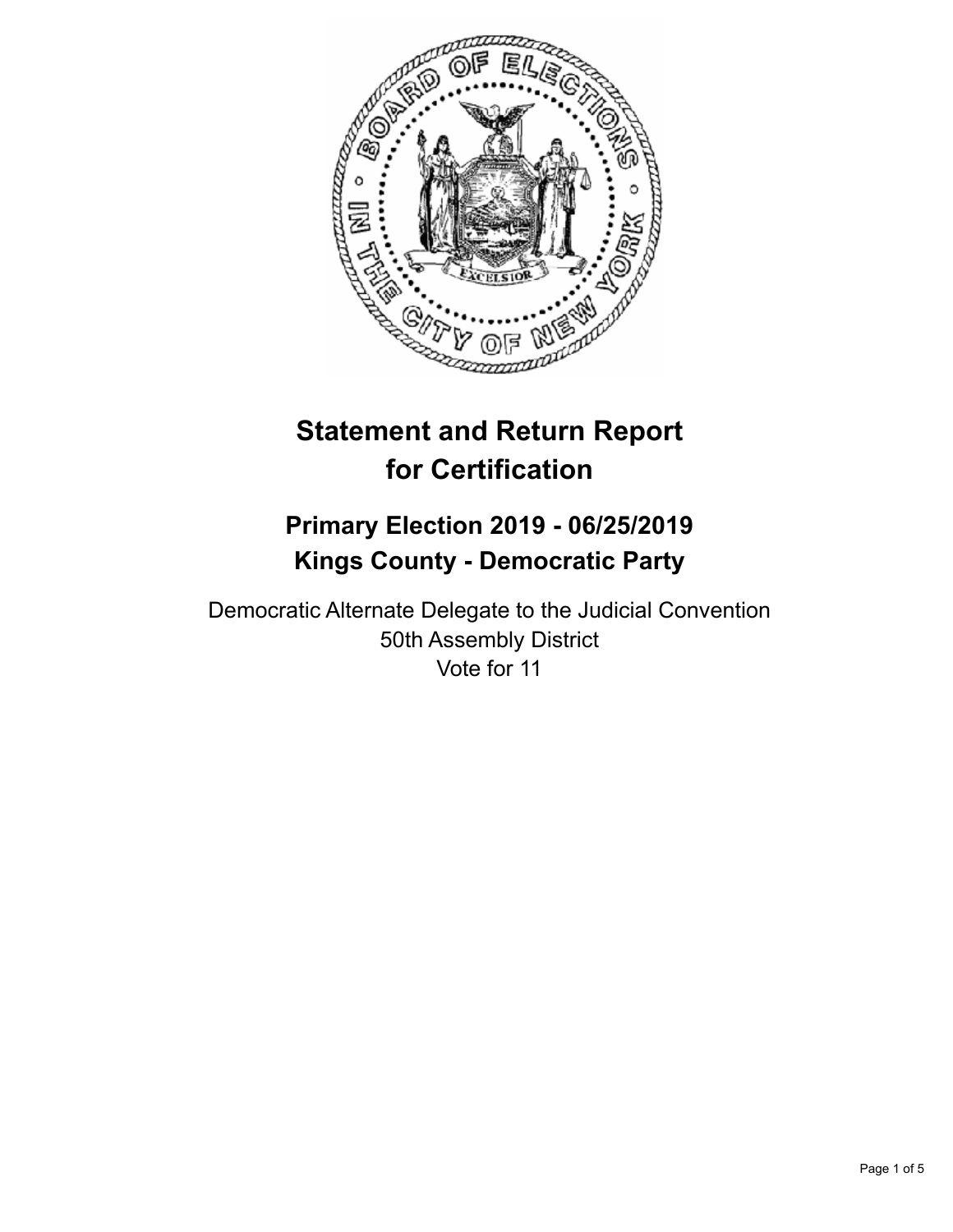

### **Assembly District 50**

| PUBLIC COUNTER                                           | 1,455        |
|----------------------------------------------------------|--------------|
| MANUALLY COUNTED EMERGENCY                               | 0            |
| <b>ABSENTEE / MILITARY</b>                               | 64           |
| <b>AFFIDAVIT</b>                                         | 15           |
| <b>Total Ballots</b>                                     | 1,534        |
| Less - Inapplicable Federal/Special Presidential Ballots | 0            |
| <b>Total Applicable Ballots</b>                          | 1,534        |
| <b>MARTHA HOLSTEIN</b>                                   | 505          |
| <b>GERALD ESPOSITO</b>                                   | 349          |
| RACHAEL BARRY                                            | 506          |
| WILLIAM SALZMAN                                          | 169          |
| <b>FRANCIS CAVALIERE</b>                                 | 295          |
| <b>BRITTANY CABASSA</b>                                  | 476          |
| <b>MARC T. SMITH</b>                                     | 178          |
| <b>JULIA A. FOSTER</b>                                   | 513          |
| ANTHONY DEDONA                                           | 220          |
| <b>NIURKA PION</b>                                       | 352          |
| <b>NICK RIZZO</b>                                        | 462          |
| JESSICA DIANE BAKER VODOOR                               | 652          |
| ANDANO OCANA                                             | 538          |
| MICHELE GOTTLIEB KAUFMAN                                 | 580          |
| <b>EMILY GALLAGHER</b>                                   | 739          |
| <b>STEVEN HASTY</b>                                      | 372          |
| <b>JOANNA TILLMAN</b>                                    | 679          |
| <b>JAMES MALEADY</b>                                     | 370          |
| <b>JOHN T. LAADT</b>                                     | 355          |
| MATTHEW PAUL WASKIEWICZ                                  | 398          |
| ANDREW LUZINOCCAY (WRITE-IN)                             | 1            |
| CHAD LAIRD (WRITE-IN)                                    | 1            |
| CHRISTOPHER PATRICK THOMAS (WRITE-IN)                    | $\mathbf 1$  |
| DAVE COLON (WRITE-IN)                                    | 1            |
| DEBRA FEINBERG (WRITE-IN)                                | 1            |
| ELANA EHRENBERG (WRITE-IN)                               | 2            |
| ELIZABETH ADAMS (WRITE-IN)                               | 1            |
| FRANCIS CASTLE (WRITE-IN)                                | 1            |
| FREDDY CANNON (WRITE-IN)                                 | 1            |
| GREGORY R. EVERITT (WRITE-IN)                            | 1            |
| JANE HANSEN (WRITE-IN)                                   | 1            |
| JOAN LEE (WRITE-IN)                                      | $\mathbf{1}$ |
| JOHNNY JONES (WRITE-IN)                                  | 1            |
| KATHERINE LANE (WRITE-IN)                                | 2            |
| KEVIN LACHERRA (WRITE-IN)                                | 1            |
| MARCO TOMASSETTI (WRITE-IN)                              | 1            |
| MICHAEL DIMOLA (WRITE-IN)                                | 1            |
| MICHAEL G. SCHLESINGER (WRITE-IN)                        | 1            |
| MIKE GRAVEL (WRITE-IN)                                   | 1            |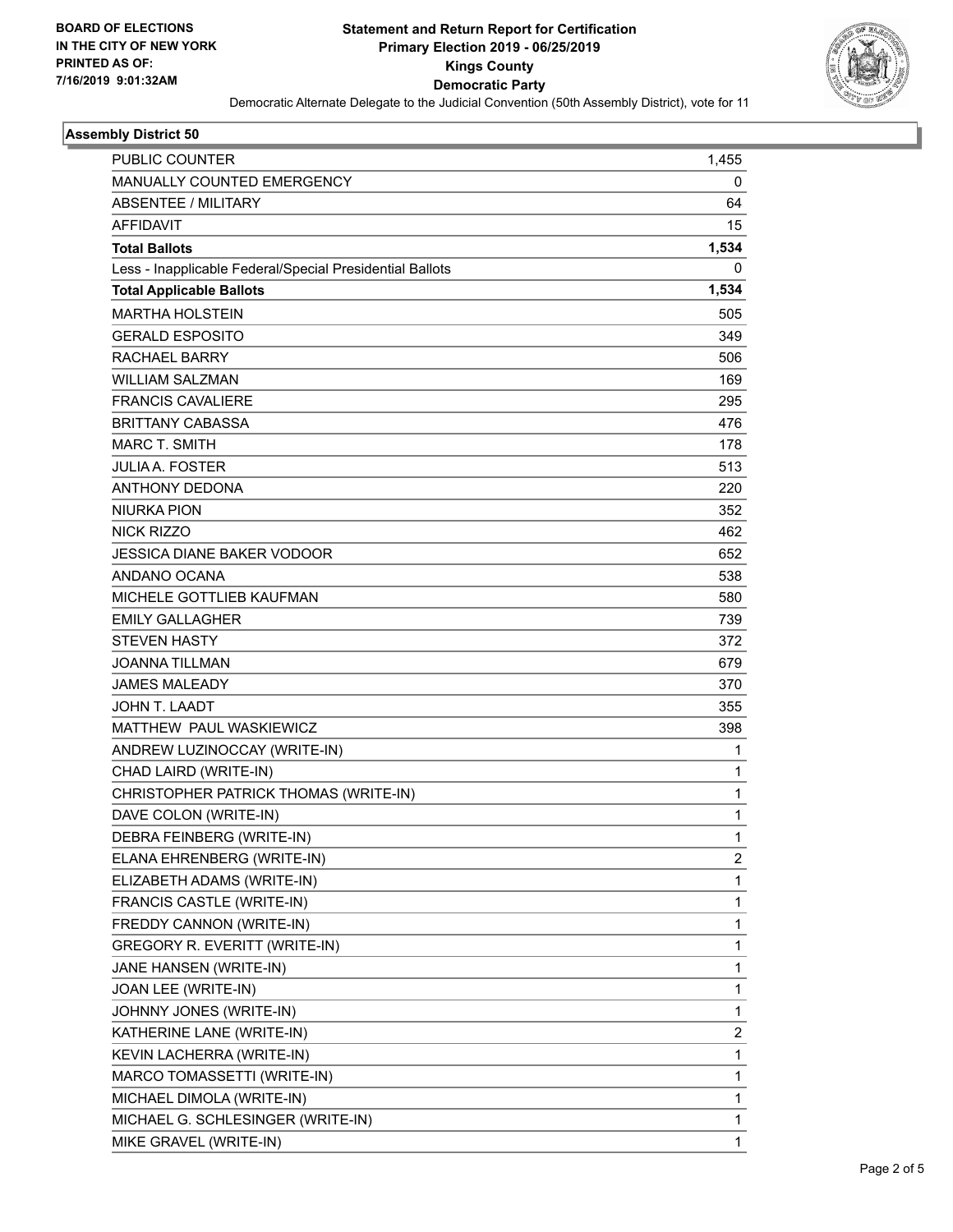

#### **Assembly District 50**

| NYDIA VELAZQUEZ (WRITE-IN)         |       |
|------------------------------------|-------|
| PHILLIP GOODWIN (WRITE-IN)         |       |
| RALPH FANELLI (WRITE-IN)           |       |
| REBECCA MARGOLIES (WRITE-IN)       |       |
| RICH MAZUR (WRITE-IN)              |       |
| RICHARD MAZUR (WRITE-IN)           | 2     |
| TODD STAMBOUGH (WRITE-IN)          |       |
| UNATTRIBUTABLE WRITE-IN (WRITE-IN) | 18    |
| WILIS ELKINS (WRITE-IN)            |       |
| <b>Total Votes</b>                 | 8,756 |
| Unrecorded                         | 8.118 |
|                                    |       |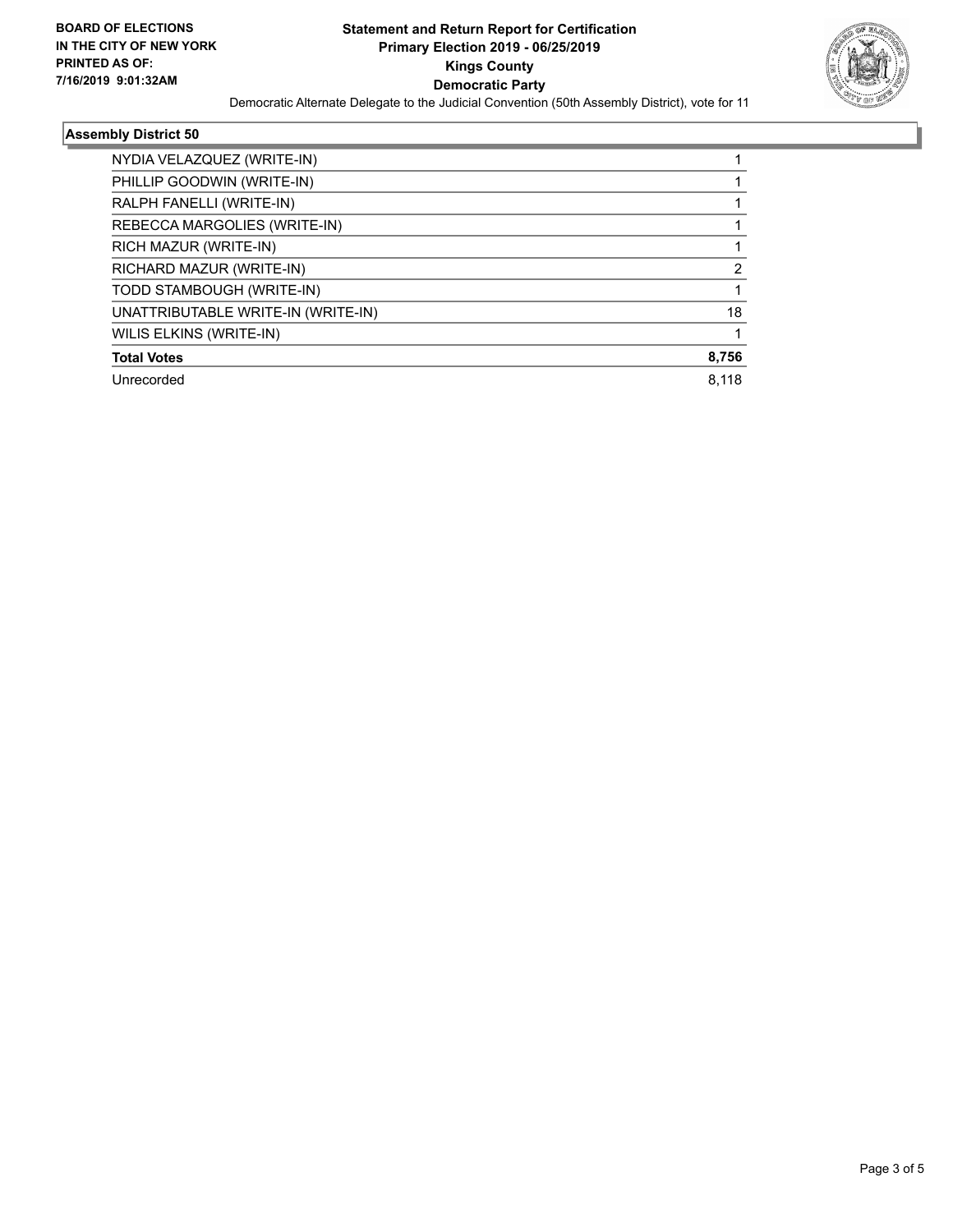

#### **Total for Democratic Alternate Delegate to the Judicial Convention (50th Assembly District) - Kings County**

| <b>PUBLIC COUNTER</b>                                    | 1.455          |
|----------------------------------------------------------|----------------|
| MANUALLY COUNTED EMERGENCY                               | 0              |
| <b>ABSENTEE / MILITARY</b>                               | 64             |
| <b>AFFIDAVIT</b>                                         | 15             |
| <b>Total Ballots</b>                                     | 1,534          |
| Less - Inapplicable Federal/Special Presidential Ballots | 0              |
| <b>Total Applicable Ballots</b>                          | 1,534          |
| <b>MARTHA HOLSTEIN</b>                                   | 505            |
| <b>GERALD ESPOSITO</b>                                   | 349            |
| <b>RACHAEL BARRY</b>                                     | 506            |
| <b>WILLIAM SALZMAN</b>                                   | 169            |
| <b>FRANCIS CAVALIERE</b>                                 | 295            |
| <b>BRITTANY CABASSA</b>                                  | 476            |
| <b>MARC T. SMITH</b>                                     | 178            |
| <b>JULIA A. FOSTER</b>                                   | 513            |
| <b>ANTHONY DEDONA</b>                                    | 220            |
| <b>NIURKA PION</b>                                       | 352            |
| <b>NICK RIZZO</b>                                        | 462            |
| JESSICA DIANE BAKER VODOOR                               | 652            |
| ANDANO OCANA                                             | 538            |
| <b>MICHELE GOTTLIEB KAUFMAN</b>                          | 580            |
| <b>EMILY GALLAGHER</b>                                   | 739            |
| <b>STEVEN HASTY</b>                                      | 372            |
| <b>JOANNA TILLMAN</b>                                    | 679            |
| <b>JAMES MALEADY</b>                                     | 370            |
| JOHN T. LAADT                                            | 355            |
| MATTHEW PAUL WASKIEWICZ                                  | 398            |
| ANDREW LUZINOCCAY (WRITE-IN)                             | 1              |
| CHAD LAIRD (WRITE-IN)                                    | 1              |
| CHRISTOPHER PATRICK THOMAS (WRITE-IN)                    | $\mathbf{1}$   |
| DAVE COLON (WRITE-IN)                                    | $\mathbf{1}$   |
| DEBRA FEINBERG (WRITE-IN)                                | 1              |
| ELANA EHRENBERG (WRITE-IN)                               | $\overline{2}$ |
| ELIZABETH ADAMS (WRITE-IN)                               | 1              |
| FRANCIS CASTLE (WRITE-IN)                                | 1              |
| FREDDY CANNON (WRITE-IN)                                 | 1              |
| <b>GREGORY R. EVERITT (WRITE-IN)</b>                     | 1              |
| JANE HANSEN (WRITE-IN)                                   | 1              |
| JOAN LEE (WRITE-IN)                                      | 1              |
| JOHNNY JONES (WRITE-IN)                                  | 1              |
| KATHERINE LANE (WRITE-IN)                                | $\overline{2}$ |
| KEVIN LACHERRA (WRITE-IN)                                | 1              |
| MARCO TOMASSETTI (WRITE-IN)                              | 1              |
| MICHAEL DIMOLA (WRITE-IN)                                | 1              |
| MICHAEL G. SCHLESINGER (WRITE-IN)                        | 1              |
| MIKE GRAVEL (WRITE-IN)                                   | 1              |